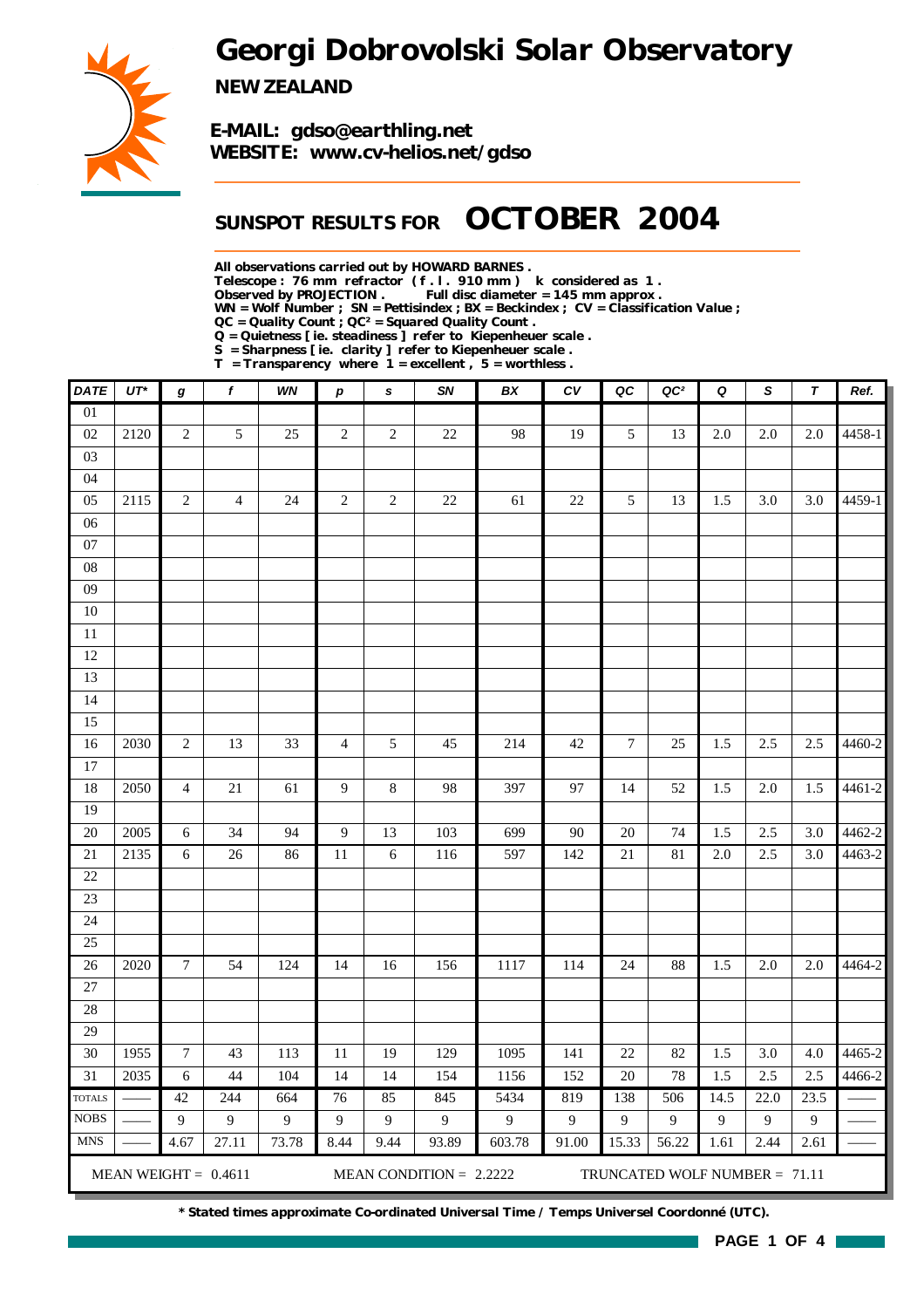*SUNSPOT DISTRIBUTION & INTER-SOL INDICES FOR*

# *OCTOBER 2004*

*All observations carried out by HOWARD BARNES .*

*Telescope : 76 mm refractor ( f . l . 910 mm ) .*

*Observed by PROJECTION . Full disc diameter = 145 mm approx . IS = Inter-Sol Index .*

*gr = number of multi-spot groups .*

*grfp = number of umbræ within penumbræ within the groups (gr) .*

*grf = number of non-penumbral spots within the groups (gr) .*

*efp = number of single penumbral spots .*

*ef = number of single non-penumbral spots .*

*Q = Quietness [ ie. steadiness ] refer to Kiepenheuer scale .*

*S = Sharpness [ ie. clarity ] refer to Kiepenheuer scale . T = Transparency where 1 = excellent , 5 = worthless .*

| <b>DATE</b>                 | $\overline{UT}$ | IS               | $\bm{gr}$        | grfp           | $\operatorname{\textsf{grf}}$ | efp              | $_{\rm ef}$      | $\pmb Q$       | $\overline{s}$ | $\overline{\tau}$ | Ref.   |
|-----------------------------|-----------------|------------------|------------------|----------------|-------------------------------|------------------|------------------|----------------|----------------|-------------------|--------|
| $\overline{01}$             |                 |                  |                  |                |                               |                  |                  |                |                |                   |        |
| $02\,$                      | 2120            | $\tau$           | $\overline{2}$   | $\mathfrak{Z}$ | $\overline{2}$                | $\boldsymbol{0}$ | $\boldsymbol{0}$ | $2.0\,$        | 2.0            | $2.0\,$           | 4458-1 |
| $03\,$                      |                 |                  |                  |                |                               |                  |                  |                |                |                   |        |
| 04                          |                 |                  |                  |                |                               |                  |                  |                |                |                   |        |
| 05                          | 2115            | $\sqrt{5}$       | $\,1\,$          | $\,1\,$        | $\sqrt{2}$                    | $\,1$            | $\boldsymbol{0}$ | 1.5            | 3.0            | 3.0               | 4459-1 |
| $06\,$                      |                 |                  |                  |                |                               |                  |                  |                |                |                   |        |
| $07\,$                      |                 |                  |                  |                |                               |                  |                  |                |                |                   |        |
| ${\bf 08}$                  |                 |                  |                  |                |                               |                  |                  |                |                |                   |        |
| $09\,$                      |                 |                  |                  |                |                               |                  |                  |                |                |                   |        |
| $10\,$                      |                 |                  |                  |                |                               |                  |                  |                |                |                   |        |
| $11\,$                      |                 |                  |                  |                |                               |                  |                  |                |                |                   |        |
| 12                          |                 |                  |                  |                |                               |                  |                  |                |                |                   |        |
| 13                          |                 |                  |                  |                |                               |                  |                  |                |                |                   |        |
| 14                          |                 |                  |                  |                |                               |                  |                  |                |                |                   |        |
| 15                          |                 |                  |                  |                |                               |                  |                  |                |                |                   |        |
| $16\,$                      | 2030            | 15               | $\overline{c}$   | $\,8\,$        | 5                             | $\boldsymbol{0}$ | $\boldsymbol{0}$ | 1.5            | 2.5            | 2.5               | 4460-2 |
| $\overline{17}$             |                 |                  |                  |                |                               |                  |                  |                |                |                   |        |
| 18                          | 2050            | 24               | $\mathfrak{Z}$   | $12\,$         | $\,8\,$                       | $\,1\,$          | $\boldsymbol{0}$ | 1.5            | $2.0\,$        | 1.5               | 4461-2 |
| 19                          |                 |                  |                  |                |                               |                  |                  |                |                |                   |        |
| 20                          | 2005            | 39               | $\sqrt{5}$       | $20\,$         | 13                            | $\mathbf 1$      | $\boldsymbol{0}$ | 1.5            | $2.5\,$        | 3.0               | 4462-2 |
| $21\,$                      | 2135            | $30\,$           | $\overline{4}$   | $18\,$         | $\sqrt{6}$                    | $\sqrt{2}$       | $\boldsymbol{0}$ | $2.0\,$        | $2.5\,$        | $3.0\,$           | 4463-2 |
| $22\,$                      |                 |                  |                  |                |                               |                  |                  |                |                |                   |        |
| $23\,$                      |                 |                  |                  |                |                               |                  |                  |                |                |                   |        |
| $24\,$                      |                 |                  |                  |                |                               |                  |                  |                |                |                   |        |
| 25                          |                 |                  |                  |                |                               |                  |                  |                |                |                   |        |
| $26\,$                      | 2020            | 61               | $\boldsymbol{7}$ | $38\,$         | $16\,$                        | $\boldsymbol{0}$ | $\boldsymbol{0}$ | 1.5            | 2.0            | $2.0\,$           | 4464-2 |
| $27\,$                      |                 |                  |                  |                |                               |                  |                  |                |                |                   |        |
| 28                          |                 |                  |                  |                |                               |                  |                  |                |                |                   |        |
| $\overline{29}$             |                 |                  |                  |                |                               |                  |                  |                |                |                   |        |
| $30\,$                      | 1955            | 49               | $\sqrt{6}$       | $23\,$         | 19                            | $\mathbf{1}$     | $\boldsymbol{0}$ | 1.5            | 3.0            | 4.0               | 4465-2 |
| 31                          | 2035            | $\sqrt{48}$      | $\overline{4}$   | $28\,$         | 14                            | $\sqrt{2}$       | $\boldsymbol{0}$ | $1.5\,$        | $2.5\,$        | $2.5\,$           | 4466-2 |
| <b>TOTALS</b>               |                 | 278              | 34               | 151            | 85                            | $\sqrt{8}$       | $\overline{0}$   | 14.5           | 22.0           | 23.5              |        |
| $\rm{NOBS}$                 |                 | $\boldsymbol{9}$ | 9                | $\overline{9}$ | $\overline{9}$                | $\boldsymbol{9}$ | 9                | $\overline{9}$ | $\overline{9}$ | $\overline{9}$    |        |
| $\ensuremath{\mathsf{MNS}}$ |                 | 30.89            | 3.78             | 16.78          | 9.44                          | 0.89             | $0.00\,$         | 1.61           | 2.44           | 2.61              |        |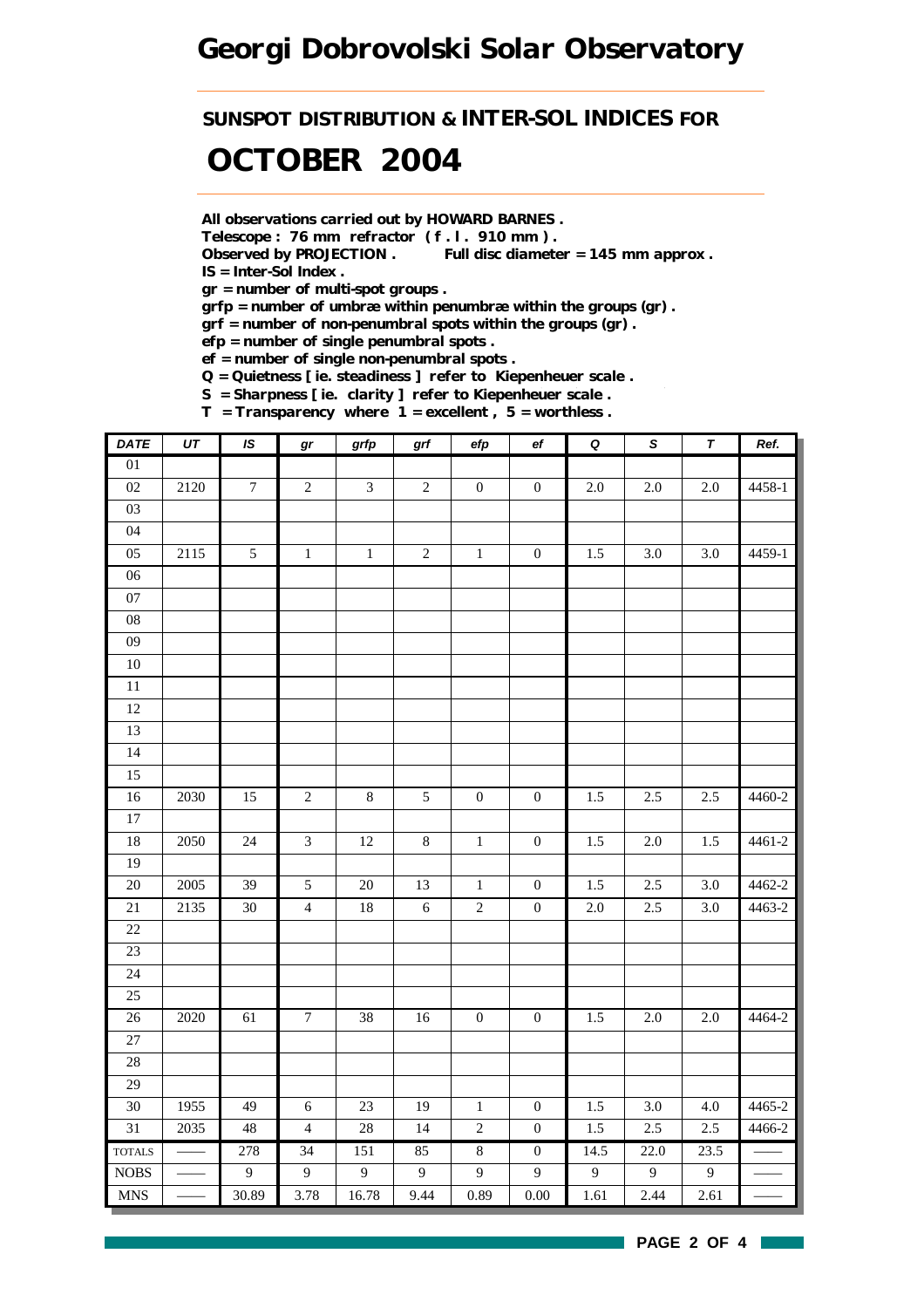### *SUNSPOT CENSUS BY CLASSIFICATION FOR*

# *OCTOBER 2004*

*All observations carried out by HOWARD BARNES . Telescope : 76 mm refractor ( f . l . 910 mm ) . Observed by PROJECTION . Full disc diameter = 145 mm approx . IF 2 OR MORE REGIONS ARE OF THE SAME CLASSIFICATION , THEN SUNSPOT COUNTS ARE SEPARATED BY SOLIDI ( / ) .*

| $\pmb{f}$<br>$\pmb{f}$<br>$\mathbf{f}$<br>$\boldsymbol{f}$<br>$\pmb{f}$<br>$\boldsymbol{f}$<br>$\pmb{f}$<br>$\boldsymbol{f}$<br>$\boldsymbol{g}$<br>$\bm{g}$<br>$\bm{g}$<br>$\pmb{g}$<br>$\boldsymbol{g}$<br>$\bm{g}$<br>$\bm{g}$<br>$\bm{g}$<br>$01\,$<br>$02\,$<br>2120<br>$\mathbf{0}$<br>$\mathbf{0}$<br>$\boldsymbol{0}$<br>$\mathbf{0}$<br>$\mathbf{1}$<br>3<br>$\boldsymbol{0}$<br>$\boldsymbol{0}$<br>$\boldsymbol{0}$<br>$\boldsymbol{0}$<br>$\boldsymbol{0}$<br>$\boldsymbol{0}$<br>$\boldsymbol{0}$<br>$\boldsymbol{0}$<br>$\mathbf{0}$<br>$\boldsymbol{0}$<br>03<br>04<br>$\mathbf{0}$<br>$\mathbf{1}$<br>$\mathbf{3}$<br>$\boldsymbol{0}$<br>$05\,$<br>2115<br>$\mathbf{0}$<br>$\mathbf{0}$<br>$\mathbf{0}$<br>$\mathbf{0}$<br>$\mathbf{0}$<br>$\mathbf{0}$<br>$\boldsymbol{0}$<br>$\mathbf{0}$<br>$\boldsymbol{0}$<br>$\boldsymbol{0}$<br>$\boldsymbol{0}$<br>$\mathbf{0}$<br>$06\,$<br>$07\,$<br>${\bf 08}$ | $\mathbf{f}$<br>$\bm{g}$<br>$\overline{c}$<br>$\mathbf{1}$<br>$\mathbf{1}$<br>$\mathbf{1}$ |  |  |  |  |  |  |  |  |  |  |  |
|----------------------------------------------------------------------------------------------------------------------------------------------------------------------------------------------------------------------------------------------------------------------------------------------------------------------------------------------------------------------------------------------------------------------------------------------------------------------------------------------------------------------------------------------------------------------------------------------------------------------------------------------------------------------------------------------------------------------------------------------------------------------------------------------------------------------------------------------------------------------------------------------------------------------------|--------------------------------------------------------------------------------------------|--|--|--|--|--|--|--|--|--|--|--|
|                                                                                                                                                                                                                                                                                                                                                                                                                                                                                                                                                                                                                                                                                                                                                                                                                                                                                                                            |                                                                                            |  |  |  |  |  |  |  |  |  |  |  |
|                                                                                                                                                                                                                                                                                                                                                                                                                                                                                                                                                                                                                                                                                                                                                                                                                                                                                                                            |                                                                                            |  |  |  |  |  |  |  |  |  |  |  |
|                                                                                                                                                                                                                                                                                                                                                                                                                                                                                                                                                                                                                                                                                                                                                                                                                                                                                                                            |                                                                                            |  |  |  |  |  |  |  |  |  |  |  |
|                                                                                                                                                                                                                                                                                                                                                                                                                                                                                                                                                                                                                                                                                                                                                                                                                                                                                                                            |                                                                                            |  |  |  |  |  |  |  |  |  |  |  |
|                                                                                                                                                                                                                                                                                                                                                                                                                                                                                                                                                                                                                                                                                                                                                                                                                                                                                                                            |                                                                                            |  |  |  |  |  |  |  |  |  |  |  |
|                                                                                                                                                                                                                                                                                                                                                                                                                                                                                                                                                                                                                                                                                                                                                                                                                                                                                                                            |                                                                                            |  |  |  |  |  |  |  |  |  |  |  |
|                                                                                                                                                                                                                                                                                                                                                                                                                                                                                                                                                                                                                                                                                                                                                                                                                                                                                                                            |                                                                                            |  |  |  |  |  |  |  |  |  |  |  |
|                                                                                                                                                                                                                                                                                                                                                                                                                                                                                                                                                                                                                                                                                                                                                                                                                                                                                                                            |                                                                                            |  |  |  |  |  |  |  |  |  |  |  |
|                                                                                                                                                                                                                                                                                                                                                                                                                                                                                                                                                                                                                                                                                                                                                                                                                                                                                                                            |                                                                                            |  |  |  |  |  |  |  |  |  |  |  |
| 09                                                                                                                                                                                                                                                                                                                                                                                                                                                                                                                                                                                                                                                                                                                                                                                                                                                                                                                         |                                                                                            |  |  |  |  |  |  |  |  |  |  |  |
| $10\,$                                                                                                                                                                                                                                                                                                                                                                                                                                                                                                                                                                                                                                                                                                                                                                                                                                                                                                                     |                                                                                            |  |  |  |  |  |  |  |  |  |  |  |
| 11                                                                                                                                                                                                                                                                                                                                                                                                                                                                                                                                                                                                                                                                                                                                                                                                                                                                                                                         |                                                                                            |  |  |  |  |  |  |  |  |  |  |  |
| $12\,$                                                                                                                                                                                                                                                                                                                                                                                                                                                                                                                                                                                                                                                                                                                                                                                                                                                                                                                     |                                                                                            |  |  |  |  |  |  |  |  |  |  |  |
| 13                                                                                                                                                                                                                                                                                                                                                                                                                                                                                                                                                                                                                                                                                                                                                                                                                                                                                                                         |                                                                                            |  |  |  |  |  |  |  |  |  |  |  |
| $14\,$                                                                                                                                                                                                                                                                                                                                                                                                                                                                                                                                                                                                                                                                                                                                                                                                                                                                                                                     |                                                                                            |  |  |  |  |  |  |  |  |  |  |  |
| 15                                                                                                                                                                                                                                                                                                                                                                                                                                                                                                                                                                                                                                                                                                                                                                                                                                                                                                                         |                                                                                            |  |  |  |  |  |  |  |  |  |  |  |
| $\mathbf{0}$<br>$\,1\,$<br>$\sqrt{2}$<br>$\mathbf{0}$<br>$\boldsymbol{0}$<br>$\boldsymbol{0}$<br>$\boldsymbol{0}$<br>$\overline{0}$<br>2030<br>$\boldsymbol{0}$<br>$\boldsymbol{0}$<br>$\mathbf{0}$<br>$\mathbf{1}$<br>11<br>$\boldsymbol{0}$<br>$\boldsymbol{0}$<br>$\boldsymbol{0}$<br>16                                                                                                                                                                                                                                                                                                                                                                                                                                                                                                                                                                                                                                | $\boldsymbol{0}$<br>$\boldsymbol{0}$                                                       |  |  |  |  |  |  |  |  |  |  |  |
| 17                                                                                                                                                                                                                                                                                                                                                                                                                                                                                                                                                                                                                                                                                                                                                                                                                                                                                                                         |                                                                                            |  |  |  |  |  |  |  |  |  |  |  |
| $\boldsymbol{0}$<br>$\,0\,$<br>$\mathfrak{Z}$<br>$\boldsymbol{0}$<br>18<br>$\overline{0}$<br>$\boldsymbol{0}$<br>$\mathbf{0}$<br>$\overline{0}$<br>$\mathbf{0}$<br>$\boldsymbol{0}$<br>$\mathbf{0}$<br>$\boldsymbol{0}$<br>$\overline{0}$<br>2050<br>4/5/11<br>$\boldsymbol{0}$<br>$\boldsymbol{0}$                                                                                                                                                                                                                                                                                                                                                                                                                                                                                                                                                                                                                        | $\mathbf{1}$<br>$\mathbf{1}$                                                               |  |  |  |  |  |  |  |  |  |  |  |
| 19                                                                                                                                                                                                                                                                                                                                                                                                                                                                                                                                                                                                                                                                                                                                                                                                                                                                                                                         |                                                                                            |  |  |  |  |  |  |  |  |  |  |  |
| $\boldsymbol{0}$<br>$\mathbf{1}$<br>$\mathbf{2}$<br>20<br>2005<br>$\mathbf{0}$<br>$\overline{c}$<br>3<br>3/7<br>$18\,$<br>$\boldsymbol{0}$<br>$\boldsymbol{0}$<br>$\overline{0}$<br>$\overline{0}$<br>$\boldsymbol{0}$<br>$\mathbf{1}$<br>$\mathbf{1}$<br>$\boldsymbol{0}$                                                                                                                                                                                                                                                                                                                                                                                                                                                                                                                                                                                                                                                 | $\mathbf{1}$<br>$\mathbf{1}$                                                               |  |  |  |  |  |  |  |  |  |  |  |
| $\boldsymbol{0}$<br>$\,0\,$<br>$\boldsymbol{0}$<br>$\mathbf{0}$<br>3<br>$\boldsymbol{0}$<br>21<br>2135<br>$\boldsymbol{0}$<br>$\mathbf{0}$<br>3/4/4<br>$\boldsymbol{0}$<br>$\boldsymbol{0}$<br>$\mathbf{0}$<br>$\boldsymbol{0}$<br>$\mathbf{1}$<br>13<br>$\boldsymbol{0}$                                                                                                                                                                                                                                                                                                                                                                                                                                                                                                                                                                                                                                                  | $\mathbf{2}$<br>1/1                                                                        |  |  |  |  |  |  |  |  |  |  |  |
| $22\,$                                                                                                                                                                                                                                                                                                                                                                                                                                                                                                                                                                                                                                                                                                                                                                                                                                                                                                                     |                                                                                            |  |  |  |  |  |  |  |  |  |  |  |
| 23                                                                                                                                                                                                                                                                                                                                                                                                                                                                                                                                                                                                                                                                                                                                                                                                                                                                                                                         |                                                                                            |  |  |  |  |  |  |  |  |  |  |  |
| $24\,$                                                                                                                                                                                                                                                                                                                                                                                                                                                                                                                                                                                                                                                                                                                                                                                                                                                                                                                     |                                                                                            |  |  |  |  |  |  |  |  |  |  |  |
| 25                                                                                                                                                                                                                                                                                                                                                                                                                                                                                                                                                                                                                                                                                                                                                                                                                                                                                                                         |                                                                                            |  |  |  |  |  |  |  |  |  |  |  |
| $\sqrt{3}$<br>26<br>2020<br>$\boldsymbol{0}$<br>$\overline{0}$<br>$\boldsymbol{0}$<br>$\boldsymbol{0}$<br>2/4/5<br>$\sqrt{2}$<br>$1\,$<br>31<br>$\boldsymbol{0}$<br>$\boldsymbol{0}$<br>$\boldsymbol{0}$<br>$\boldsymbol{0}$<br>$\boldsymbol{0}$<br>$\boldsymbol{0}$<br>4/6                                                                                                                                                                                                                                                                                                                                                                                                                                                                                                                                                                                                                                                | $\overline{c}$<br>$\mathbf{1}$                                                             |  |  |  |  |  |  |  |  |  |  |  |
| $27\,$                                                                                                                                                                                                                                                                                                                                                                                                                                                                                                                                                                                                                                                                                                                                                                                                                                                                                                                     |                                                                                            |  |  |  |  |  |  |  |  |  |  |  |
| $28\,$                                                                                                                                                                                                                                                                                                                                                                                                                                                                                                                                                                                                                                                                                                                                                                                                                                                                                                                     |                                                                                            |  |  |  |  |  |  |  |  |  |  |  |
| 29                                                                                                                                                                                                                                                                                                                                                                                                                                                                                                                                                                                                                                                                                                                                                                                                                                                                                                                         |                                                                                            |  |  |  |  |  |  |  |  |  |  |  |
| $\sqrt{2}$<br>30<br>1955<br>$\boldsymbol{0}$<br>$\boldsymbol{0}$<br>$\boldsymbol{0}$<br>19<br>$\boldsymbol{0}$<br>$\boldsymbol{0}$<br>$\mathbf{1}$<br>$\overline{c}$<br>2/3<br>$\mathbf{1}$<br>14<br>$\boldsymbol{0}$<br>$\boldsymbol{0}$<br>$\boldsymbol{0}$<br>$\mathbf{1}$                                                                                                                                                                                                                                                                                                                                                                                                                                                                                                                                                                                                                                              | $\sqrt{2}$<br>$1/2\,$                                                                      |  |  |  |  |  |  |  |  |  |  |  |
| $\sqrt{2}$<br>$\boldsymbol{0}$<br>$\boldsymbol{0}$<br>$\boldsymbol{0}$<br>$\boldsymbol{0}$<br>$\,1\,$<br>$22\,$<br>31<br>2035<br>$\boldsymbol{0}$<br>$\boldsymbol{0}$<br>$2/5$<br>$\mathbf{1}$<br>13<br>$\boldsymbol{0}$<br>$\boldsymbol{0}$<br>$\boldsymbol{0}$<br>$\boldsymbol{0}$                                                                                                                                                                                                                                                                                                                                                                                                                                                                                                                                                                                                                                       | $\sqrt{2}$<br>$1/1\,$                                                                      |  |  |  |  |  |  |  |  |  |  |  |
| <b>TOTALS</b><br>$\boldsymbol{0}$<br>$\overline{\mathbf{2}}$<br>$11\,$<br>13<br>$89$<br>$\overline{\mathbf{3}}$<br>62<br>$\overline{2}$<br>$\boldsymbol{0}$<br>$\overline{0}$<br>$\boldsymbol{0}$<br>$\boldsymbol{0}$<br>$\boldsymbol{0}$<br>34<br>$\overline{4}$<br>$41\,$                                                                                                                                                                                                                                                                                                                                                                                                                                                                                                                                                                                                                                                | $11\,$<br>$14\,$                                                                           |  |  |  |  |  |  |  |  |  |  |  |
| REGIONAL PERCENTAGES                                                                                                                                                                                                                                                                                                                                                                                                                                                                                                                                                                                                                                                                                                                                                                                                                                                                                                       |                                                                                            |  |  |  |  |  |  |  |  |  |  |  |
| $\, {\bf B}$<br>${\bf C}$<br>${\bf E}$<br>${\bf F}$<br>${\bf D}$<br>${\bf G}$<br>$\, {\rm H}$<br>$\mathbf A$<br>$\bf J$                                                                                                                                                                                                                                                                                                                                                                                                                                                                                                                                                                                                                                                                                                                                                                                                    | <b>SIGMAg</b>                                                                              |  |  |  |  |  |  |  |  |  |  |  |
| $0.0\,$<br>$4.8\,$<br>26.2<br>$0.0\,$<br>$0.0\,$<br>$31.0\,$<br>$7.1\,$<br>4.8<br>26.2                                                                                                                                                                                                                                                                                                                                                                                                                                                                                                                                                                                                                                                                                                                                                                                                                                     | $42\,$                                                                                     |  |  |  |  |  |  |  |  |  |  |  |
|                                                                                                                                                                                                                                                                                                                                                                                                                                                                                                                                                                                                                                                                                                                                                                                                                                                                                                                            |                                                                                            |  |  |  |  |  |  |  |  |  |  |  |
| $NOBS = 9$<br>$\overline{f/g}$ mean = 5.2712<br>$\overline{p}/g$ mean = 1.7209                                                                                                                                                                                                                                                                                                                                                                                                                                                                                                                                                                                                                                                                                                                                                                                                                                             |                                                                                            |  |  |  |  |  |  |  |  |  |  |  |
| $\frac{1}{f}$ / g mean = 5.8095<br>$\frac{1}{p}$ / g mean = 1.8095                                                                                                                                                                                                                                                                                                                                                                                                                                                                                                                                                                                                                                                                                                                                                                                                                                                         |                                                                                            |  |  |  |  |  |  |  |  |  |  |  |
| GROUP COMPLEXITY INDEX (GCI) = 7.6190                                                                                                                                                                                                                                                                                                                                                                                                                                                                                                                                                                                                                                                                                                                                                                                                                                                                                      |                                                                                            |  |  |  |  |  |  |  |  |  |  |  |